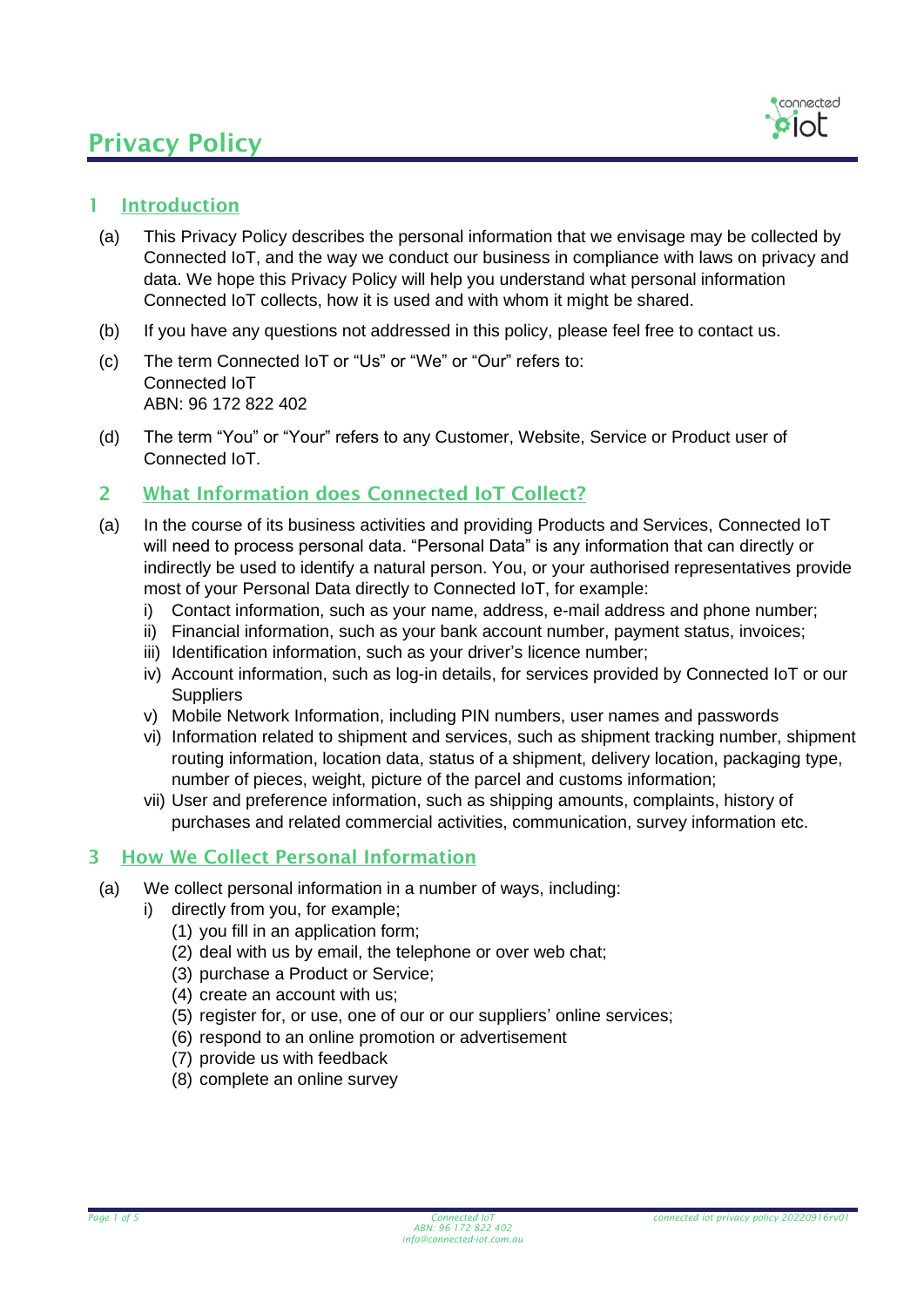

- ii) from third parties such as our related companies, credit reporting agencies or your representatives, for example;
	- (1) from the organisations identified under "Who has Access to Your Personal Data";
	- (2) from publicly available sources of information;
	- (3) from our own records of how you use Connected IoT or our Suppliers online services and
	- (4) when legally required to do so.
- (b) We will collect personal information from you by lawful and fair means.
- (c) If you choose to not provide your personal information when requested, we may not be able to deliver the product or service that you have requested. We will endeavour to make this as clear as possible for each service.
- (d) Occasionally, you may need to provide personal information about other individuals to us (e.g. about your authorised representatives). If so, we rely on you to inform those individuals that you are providing their personal information to us and to advise them that we can be contacted for further information.

## 4 Why does Connected IoT Process Personal Data?

- (a) Personal Data shall be collected, used, stored or otherwise processed if necessary within the framework of responsible, efficient and effective operation of Connected IoT's business and legitimate business activities. Specifically, Connected IoT may use Personal Data for the following activities:
	- i) Provision of the products and services ordered. This includes tracking deliveries, communication with individuals and other parties regarding services, responding to requests for (further) information, dispute resolution and preparing agreements.
	- ii) Verification of Customer or Service user identity
	- iii) Product development, research and improvement or rectification.
	- iv) Relationship management and marketing for commercial activities such as informing you of product changes and or new product development.
	- v) Administration and management of Services and Customer accounts, including credit checking, charging, billing and collecting debts;
	- vi) Maintenance and development of our business systems and infrastructure, including testing and upgrading of these systems
	- vii) Compliance with legal obligations. This addresses the processing of Personal Data as necessary for compliance with laws, regulations and sector specific guidelines to which Connected IoT is subject (e.g. matching names of clients, suppliers and business partners against denied parties' lists).

#### 5 Who has access to your Personal Data?

- (a) Connected IoT may share your Personal Data with third parties, including providers of services to Connected IoT in the following circumstances:
	- i) To facilitate the provision of Product or Services and efficient operation of Connected IoT's business. For example, your contact details may be provided to a courier to complete a delivery, or to a services' supplier via their online platform to allow for operation of a Service provided to you, or your information may be stored on a third-party site, such as a CRM, or Accounting System supplier. Purposes for which a third party may have personal data disclosed to and use, in compliance with their privacy policies, include: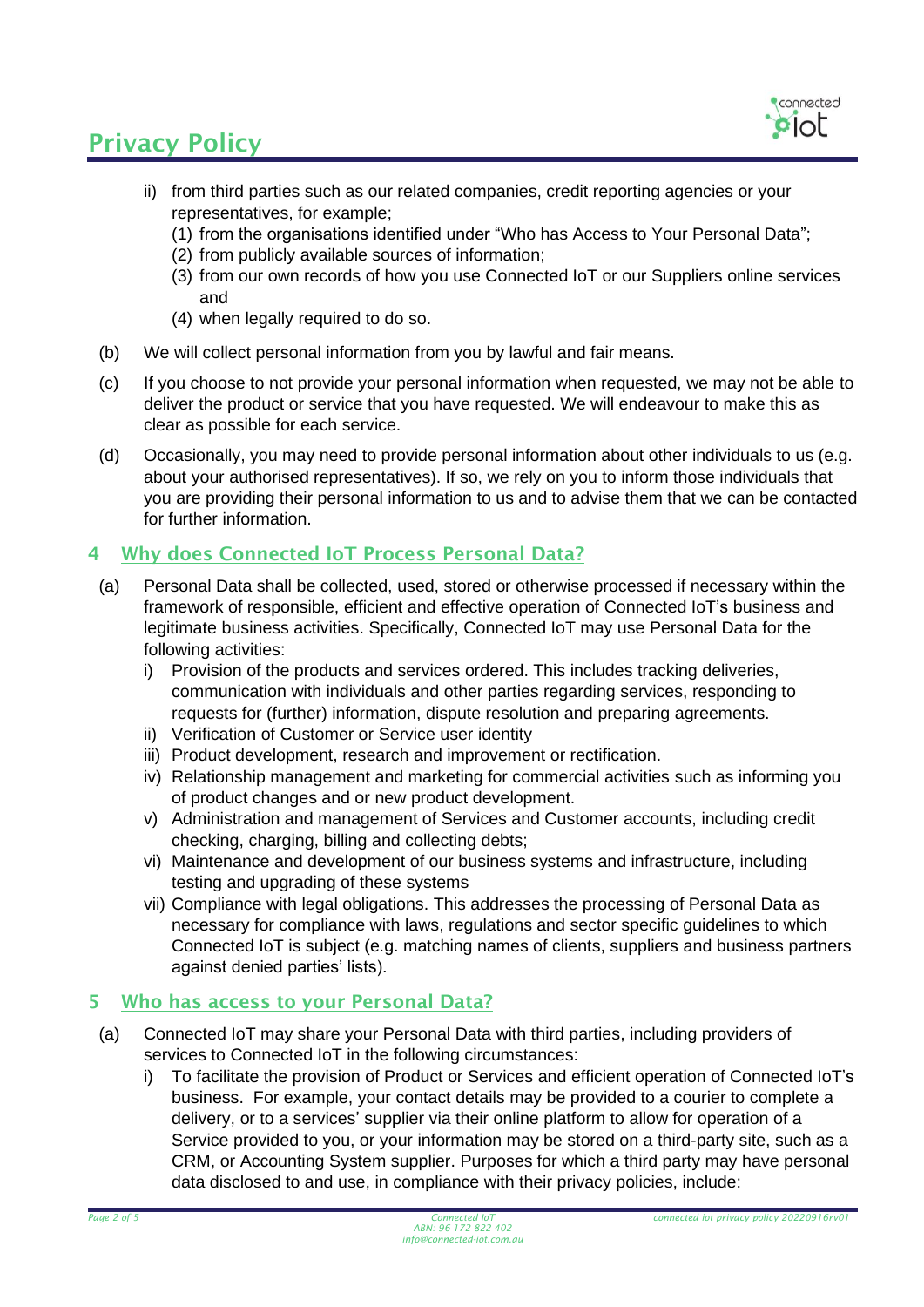

- (1) to enable them to fulfil their obligations under their agreements with us;
- (2) for the efficient provision of a Product or Service to Us for legitimate business operational requirements
- (3) to contact you as required to fulfil their responsibilities in provision of the Product or Service being supplied;
- (4) to enable them to manage and administer their internal systems and procedures;
- (5) to enable them to continue to provide a Service to you following expiry or termination of their agreement(s) with Us;
- (6) any other requirement as communicated in writing to you;
- (b) These third-party organisations may carry out, on our behalf:
	- i) customer enquiries, and relationship management functions;
	- ii) customer account and/or credit management activities including billing and debt recovery functions
	- iii) mailing operations;
	- iv) information technology services;
	- v) network usage monitoring;
	- vi) market research and marketing activities;
	- vii) Service management functions;
	- viii) support ticketing operations; and
	- ix) web usage and lead generation analysis.
- (c) We take reasonable steps to ensure that these organisations are bound by confidentiality and privacy obligations in relation to the protection of your personal information.
- (d) In addition, we may disclose your information to:
	- i) your authorised representatives or your legal advisers (e.g. when requested by you to do so);
	- ii) credit-reporting and fraud-checking agencies;
	- iii) credit providers (for credit related purposes such as credit-worthiness, credit rating, credit provision and financing);
	- iv) our related companies;
	- v) our professional advisers, including our accountants, auditors and lawyers;
	- vi) other telecommunication and information service providers (for example, if you obtain services from other providers, we may need to disclose your personal information for billing purposes);
	- vii) government and regulatory authorities and other organisations, as required or authorised by law; and
	- viii) organisations who manage our business and corporate strategies, including those involved in a transfer/sale of all or part of our assets or business (including accounts and trade receivables) and those involved in managing our corporate risk and funding functions (e.g. securitisation).
	- b) You can request a current list of third parties with which we are currently dealing with and may have supplied Your personal data to.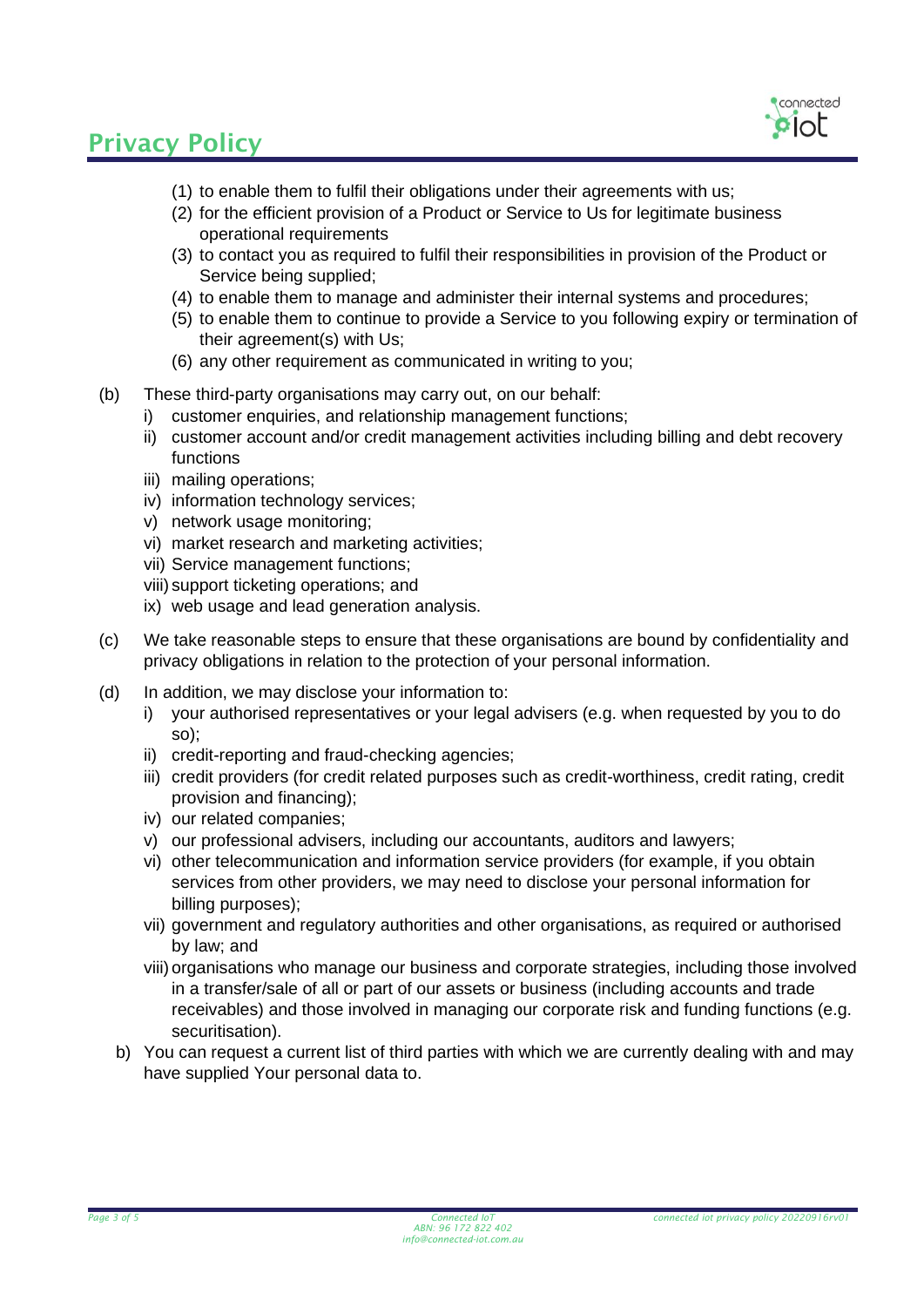

## 6 Use or Disclosure of Personal Information for Direct Marketing

- (a) Connected IoT has a legitimate interest in processing your personal information for promotional purposes, that relate to the Products and Services offered to, or discussed with you.
- (b) Connected IoT may utilise in house or third-party marketing communications services for the purpose of informing you about: our Product and Services, upcoming promotions and events, or other opportunities that may interest you, or as otherwise permitted under applicable privacy laws.
- (c) If you do not want to receive direct marketing communications, you can opt-out at any time by contacting Us or using the opt-out functionality contained in electronic messages received.
- (d) Connected IoT will not disclose personal information to any third party for non-related marketing activities and will not itself use personal information for marketing activities not related to the Products and Services offered to or discussed with you.

#### 7 How Your Personal Data is Stored and Secured

- (a) Personal information is stored in paper-based files and in electronic databases used by Connected IoT and its third-party Suppliers. Due to the nature of our business and the Product and Services we provide to our clients, this data may be held in locations outside the country where you reside and/or where the data was collected.
- (b) Personal information may be collected in paper-based documents and converted to electronic form for use or storage, with the original paper-based documents either archived or securely destroyed.
- (c) Connected IoT will only disclose your personal information outside the jurisdiction it was collected where we are permitted to do so under applicable privacy laws. Generally, this means we will take reasonable steps to ensure your personal information is treated securely and in accordance with applicable privacy law (including the Australian Privacy Act 1988 and the EU General Data Protection Regulation).
- (d) There are other circumstances where we may disclose your personal information to an overseas recipient. For example, you have provided your consent, or we are otherwise permitted to do so under the Australian Privacy Principles or other relevant laws.

### 8 How Long Will Personal Information be Kept

- (a) Connected IoT will only keep the personal information we collect for as long as is necessary for the purposes set out in this Privacy Policy or as required to comply with any legal obligations to which we are subject. Retention periods considered include:
	- i) legal and regulatory requirements;
	- ii) limitation periods that apply in respect of taking legal action;
	- iii) our ability to defend ourselves against legal claims and complaints;
	- iv) good practice; and
	- v) the operational requirements of our business.
	- vi) regulations applying to the Products and/or Services supplied
	- vii) requirements imposed by third parties such as telecommunications suppliers